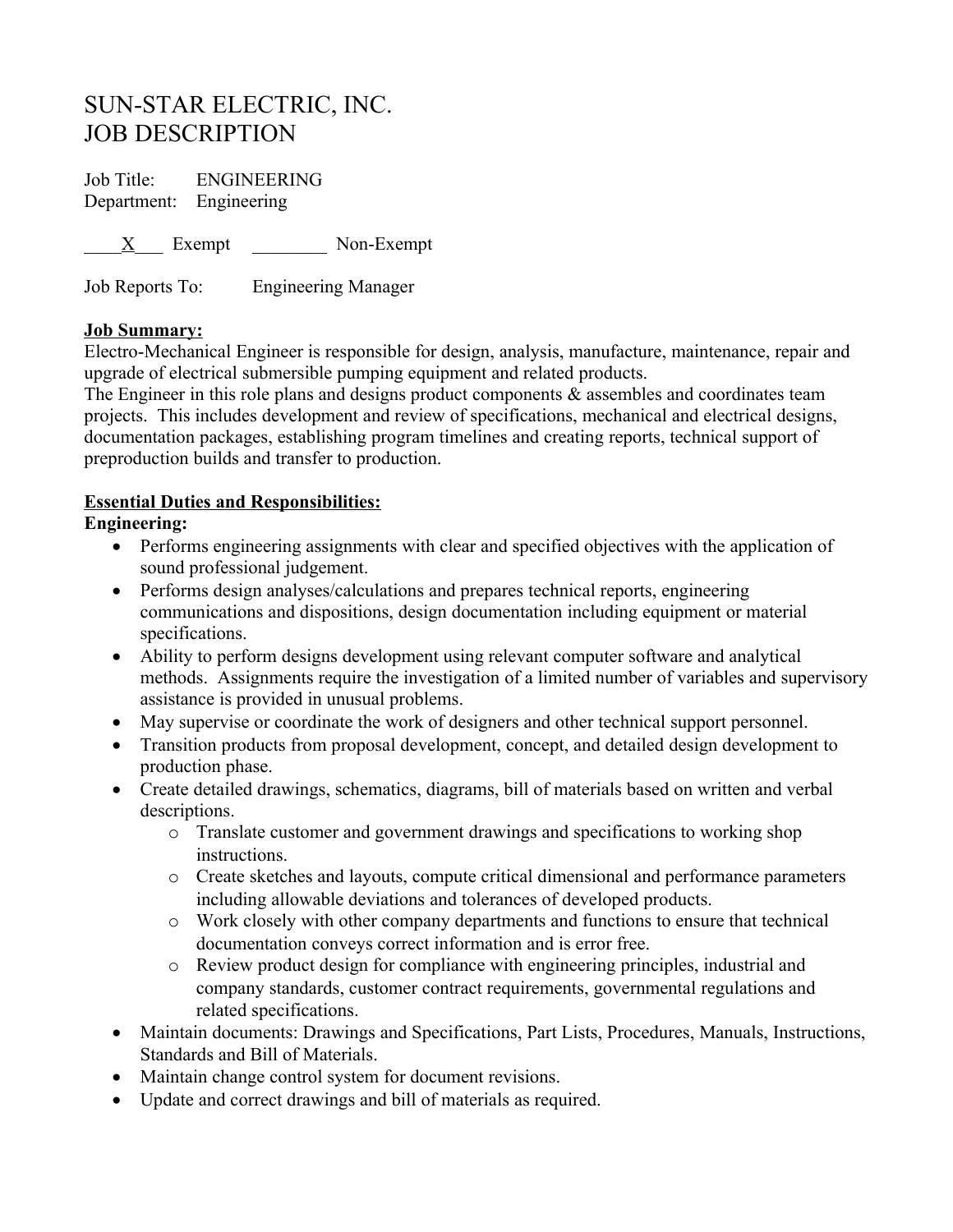- Participates in project teams and all activities related to the development and launch of new products. Writes manufacturing and test procedures and reports.
- Assists in trouble shooting failures and issues investigation to help find root cause and corrective actions, formulate risk mitigation plans.
- Assist with OEM and reverse engineering activities, evaluate strengths and weaknesses of alternative designs.
- Generate and modify 2D drawings and 3D models, performs required supporting engineering analyses for manufacturing of new product designs, mechanical, electrical, and electronic components using CAD/CMA/CAE systems.
- Update product designs as required to meet quality and cost improvement goals.
- Ability to multi-task and deliver aggressive date driven projects.
- Excellent interpersonal and communication skills to be able to work effectively with others.
- Logical thinker who is not afraid to dive into difficult issues outside of their area of expertise.
- Estimate and establish timeframes and deadlines for tasks and projects completion.
- Provide guidance and clarifications to machine shop and electrical and mechanical assemblers as required.
- Leads and assists in production improvement projects.
- Ability to follow all safety policies and procedures of Sun-Star Electric, Inc.

## **Minimum Requirements**

**Education:** Minimum Bachelor's Degree in Engineering. Preferably a combination Mechanical and Electrical Engineering.

**Experience:**  $5 \pm \text{ years}$  experience in electro-mechanical and control systems engineering is preferred, ideally in a manufacturing environment. Expertise in areas of electric motors and electrical submersible pumping systems technology is considered as a strong advantage. Working knowledge of CAD systems (AutoCAD/Inventor, etc.), engineering electro-mechanical modeling and electro-magnetic analysis tools (Ansys Maxwell or similar). Microsoft Office products and ERP systems such as Epicor.

## **Essential Mental Functions:**

- Ability to read and interpret documents such as safety rules, operating and maintenance instructions and procedure manuals.
- Ability to write routine reports and correspondence.
- Ability to speak effectively before groups of customers or employees of the organization.
- Ability to work with mathematical concepts such as probability and statistical inference, fundamentals of plane and solid geometry and trigonometry.
- Ability to apply concepts such as fractions, percentages, ratios, and proportions or practical situations.
- Ability to perform tasks requiring exceptional attention to detail.
- Ability to solve practical problems and deal with a variety of concrete variables in situations where only limited standards exist.
- Ability to interpret a variety of instructions furnished in written, oral, diagram, or schedule form.
- Follow all safety policies and procedures of Company.
- Ability to handle stress related to the job: multi-tasking, working with others, tight schedules, changing priorities, etc.
- Ability to collaborate with others (vendors, partners, co-workers, etc.) effectively and in a professional manner.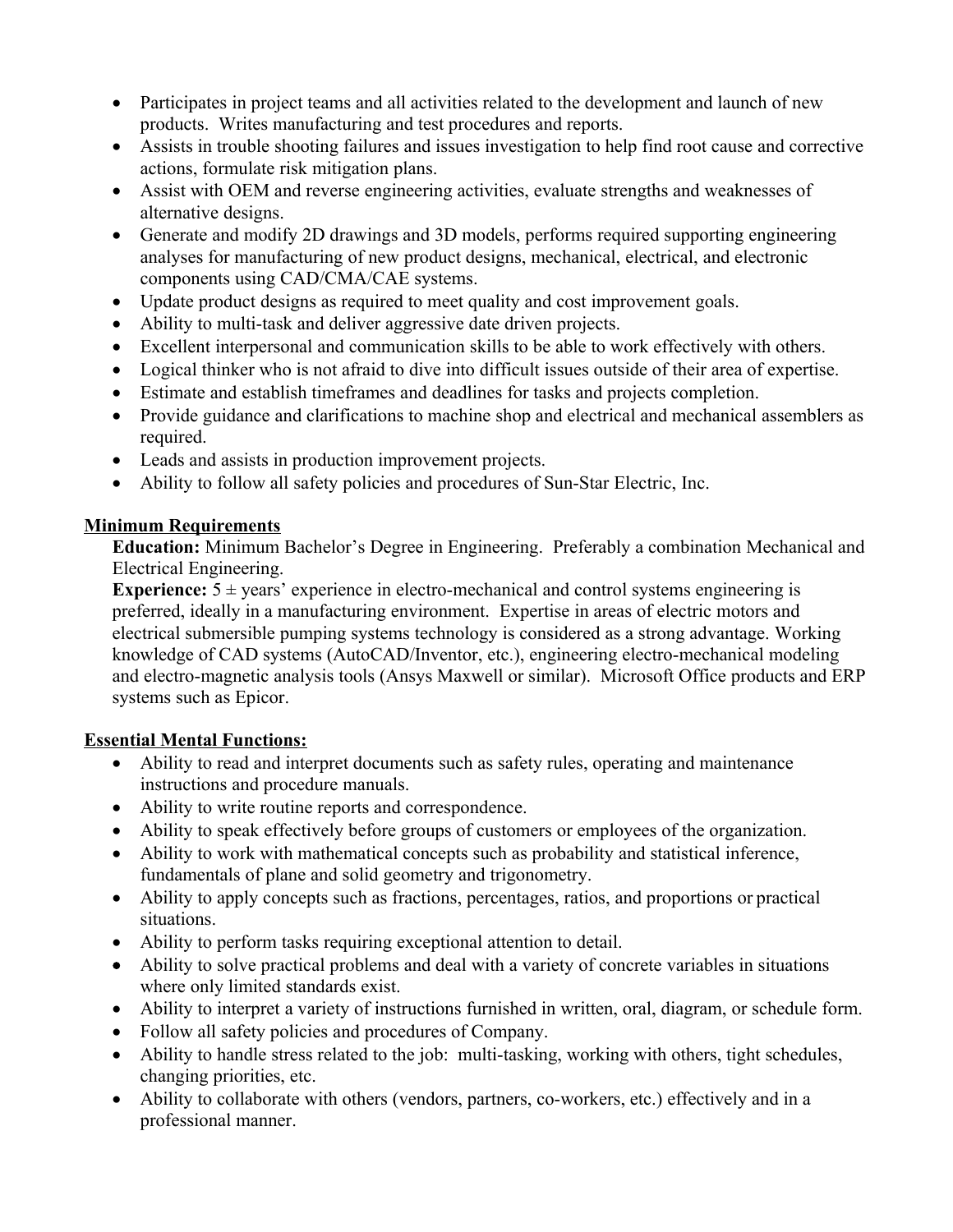#### **Essential Physical Functions:**

- Must be able to work at a computer workstation for extended periods of time.
- Combination of plant and office environment.
- Occasional exposure to elements such as odor, noise, dust, heat, cold or chemicals.
- Regularly required to sit, stand, bend, and lift up to 25 pounds.

### **Equipment Used:**

- General office equipment: phone, fax, copier, computer, calculator, etc.
- Shop Equipment: measuring instruments

#### **Additional Comments:**

- Please note this job description is not designed to cover or contain a comprehensive listing of activities, duties or responsibilities that are required of the employee for this job. Duties, responsibilities, and activities may change at any time with or without notice. Nothing in this job description restricts management's rights to assign or reassign duties and responsibilities to this job at any time.
- Willingness to perform other duties as requested, directed, or assigned.

| йΙ<br>$\sim$ $\sim$ $\sim$ $\sim$ $\sim$ | Approved<br><b>Let 1</b> |  |
|------------------------------------------|--------------------------|--|
|------------------------------------------|--------------------------|--|

Employee signature below constitutes employee's understanding of the requirements, essential functions and duties of the position.

Employee:\_\_\_\_\_\_\_\_\_\_\_\_\_\_\_\_\_\_\_\_\_\_\_\_\_\_\_\_\_\_\_\_\_\_\_\_ Date:\_\_\_\_\_\_\_\_\_\_\_

#### **PHYSICAL REQUIREMENTS**